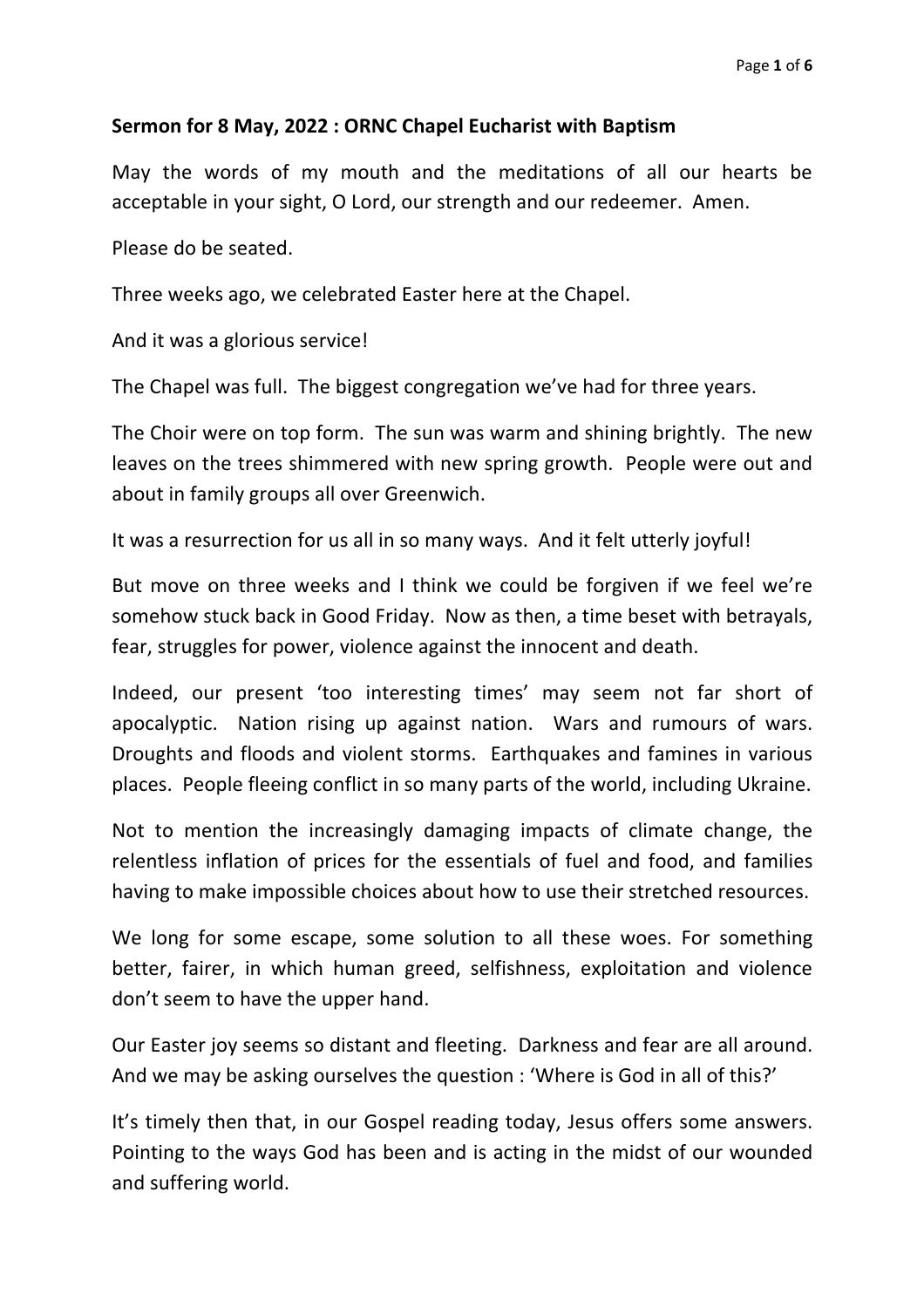He reminds us of the promise of eternal life for all. The redemption of all creation which he has won for us on the cross by his pure and overflowingly abundant love for us. A promise made plain to us in his resurrection.

The ultimate end of sin and death. The ultimate healing which we could never deserve or earn or merit or achieve on our own. Pure, loving gift. Pure grace. For every and for any one. For all who simply open their hands and their hearts to the Lord and say 'yes'.

And this promise is a great comfort and a source of deep peace and hope for our eternal future. Knowing that what we may have thought was our end is not the end.

But rather, it's a place in God's Kingdom where, as we heard in our reading from Revelation, there is no more hunger or thirst or suffering or tears or fear.

And yet. And yet ...

As wonderful and amazing and humbling as this promise is, we're probably still left asking : 'But what about now? What about today? Where is God in all of **this**?

Jesus also gives us an answer in our Gospel. He tells us how God's eternal Kingdom is breaking through into our time bound world, and how he's still present with us in the darkest places.

He says, 'My sheep hear my voice and follow me.'

My followers, he is saying, hear the promise. Believe the promise. Long that everyone may share in the joy and comfort of the promise. And who themselves go about making known the meaning of the promise through acts of self-giving love to others, doing their best to follow the example of our Lord.

Not in their own strength. That would never be enough. But with the strength and support and guidance of our Lord's Holy Spirit. The Holy Spirit who is known in the Trinity as 'the sustainer'.

This engagement by Christians in God's mission in the world, the 'Missio Dei', was the willing response of believers from the very beginning.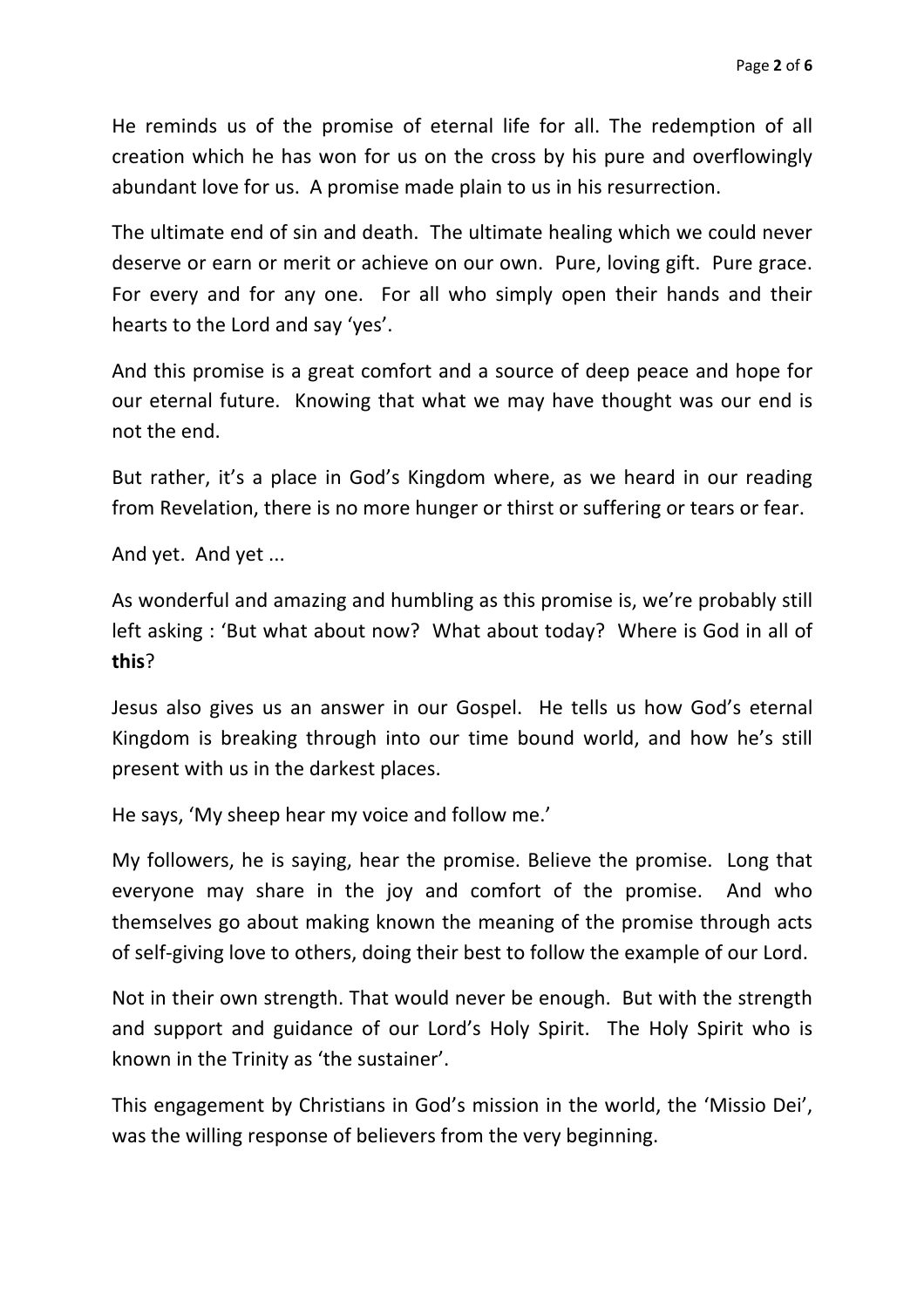We heard of just one example in our reading from Acts, where Peter responds to the request of strangers in need, mourning their beloved friend Tabitha. And Peter prays, and believes, and acts as the channel of the Holy Spirit to restore their friend to them.

The New Testament records many other examples of God at work in the world, doing extraordinary things through ordinary people.

But the Kingdom and its promise didn't stop breaking through in the first century. Or in any other century after that.

We see it as much today in the many and generous ways in which human beings just like us are reaching out to others in need and distress with a selfgiving love like God's own love for us.

We've seen it all through the pandemic : in the dedication and compassion of NHS staff in treating the relentless flood of Covid patients; in the long hours and persistence of the scientists working to find effective treatments and vaccines; in the determined work of key workers, keeping us all going with transport, groceries and medical supplies; and in the hundreds and thousands of volunteers who stepped up to help the most vulnerable with shopping and errands, and ferrying to medical appointments, and providing online services and entertainment, and looking out for neighbours, and just being a listening ear on the phone or on Zoom, to help ease the isolation of the lonely.

I know many of you did these things and more. And when you remember them, then know that in all these ways, the Kingdom of God was breaking through.

And we're seeing this, too, every day in our news from other countries and in our country and in our own community, news of people reaching out in compassion and generosity and genuine love to innocent civilians caught up in the horror and evil of the brutal war against Ukraine.

Many have made significant material and personal sacrifices to do this, and to do it for strangers.

Donating goods and money, especially for those fleeing their homes; finding creative ways to transport these things to them; opening their homes, their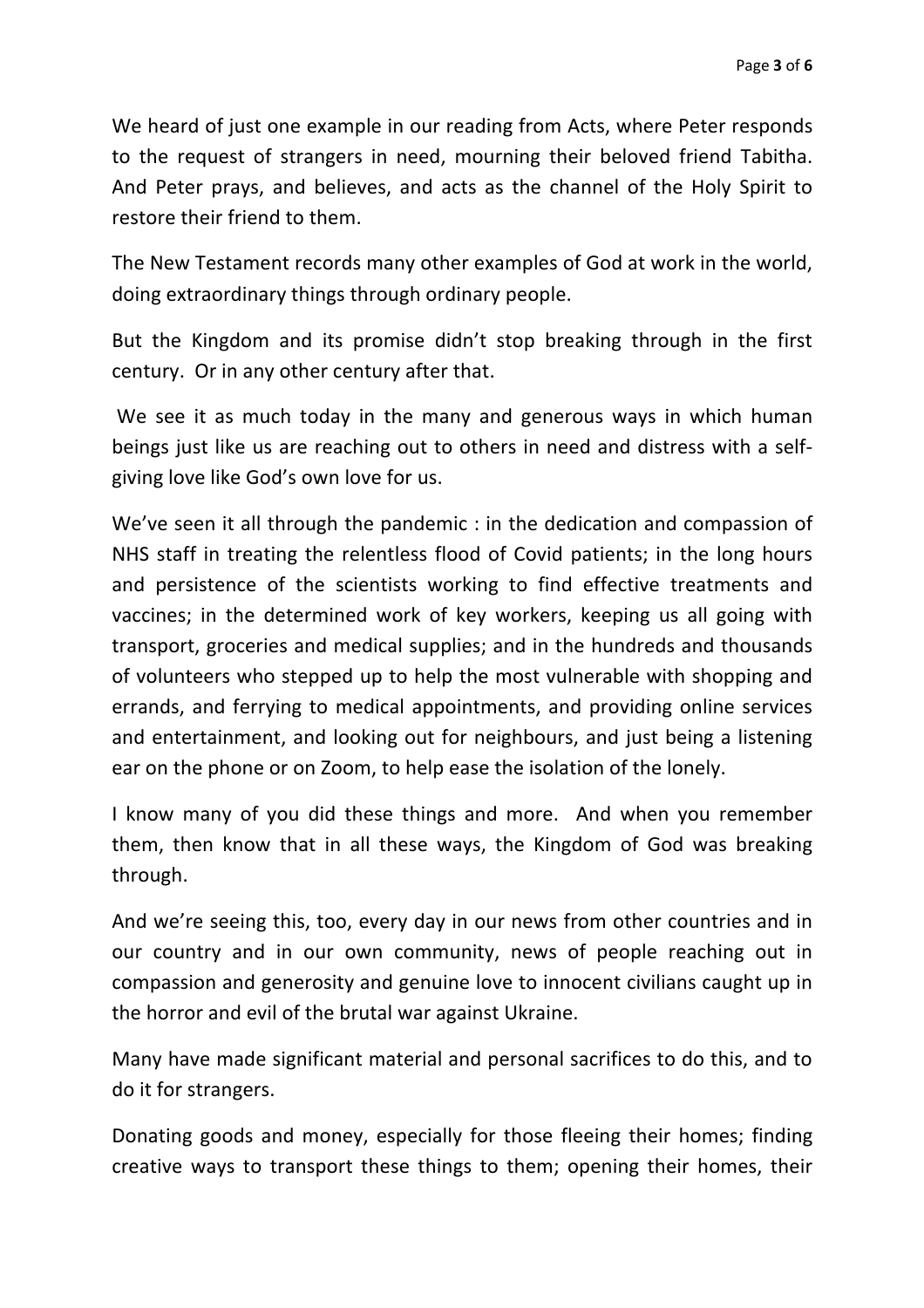hearts and their belongings to strangers; taking the risk of love; listening with empathy and compassion to their stories; giving them space and safety and opportunity. And praying.

People made in the image of God reaching out with God's love wherever and however it is needed.

And when you see and hear about and do these things, then know that the Kingdom of God has come near us.

As Christians, we're enabled to share and show God's love in this world through the power of the Holy Spirit given to us at our baptism, guiding us and sustaining us throughout our journey of earthly life.

This is what little Raphael is about to receive today. And what his parents and god parents will draw upon in themselves to keep their promises to him in nurturing the gift of the Holy Spirit in him in his own life of faith.

He makes a good start, Raphael Daniel, angel and prophet. No pressure then!

But he'll need the continued support of his parents and god parents and the whole community of the faithful, to find his own relationship with God. And to reflect that in his relationships with other people and the whole of creation. Living his life through all the challenges it is bound to bring, not with fear, but with faith, hope and love.

May we, too, stir up this day the gift of the Holy Spirit that is in us, to model those blessed relationships for Raphael and for each other. And so being channels of God's Kingdom breaking through.

Always remembering that God loves us beyond measure. Whatever. Always.

His promise is sure. And it takes away our fear and sustains us in the face of all that is dark and distressing and evil in the world.

It gives us our hope and our peace. And our longing to share this amazing and abundant love with the whole of God's people and all his creation.

God's love for us will never run out.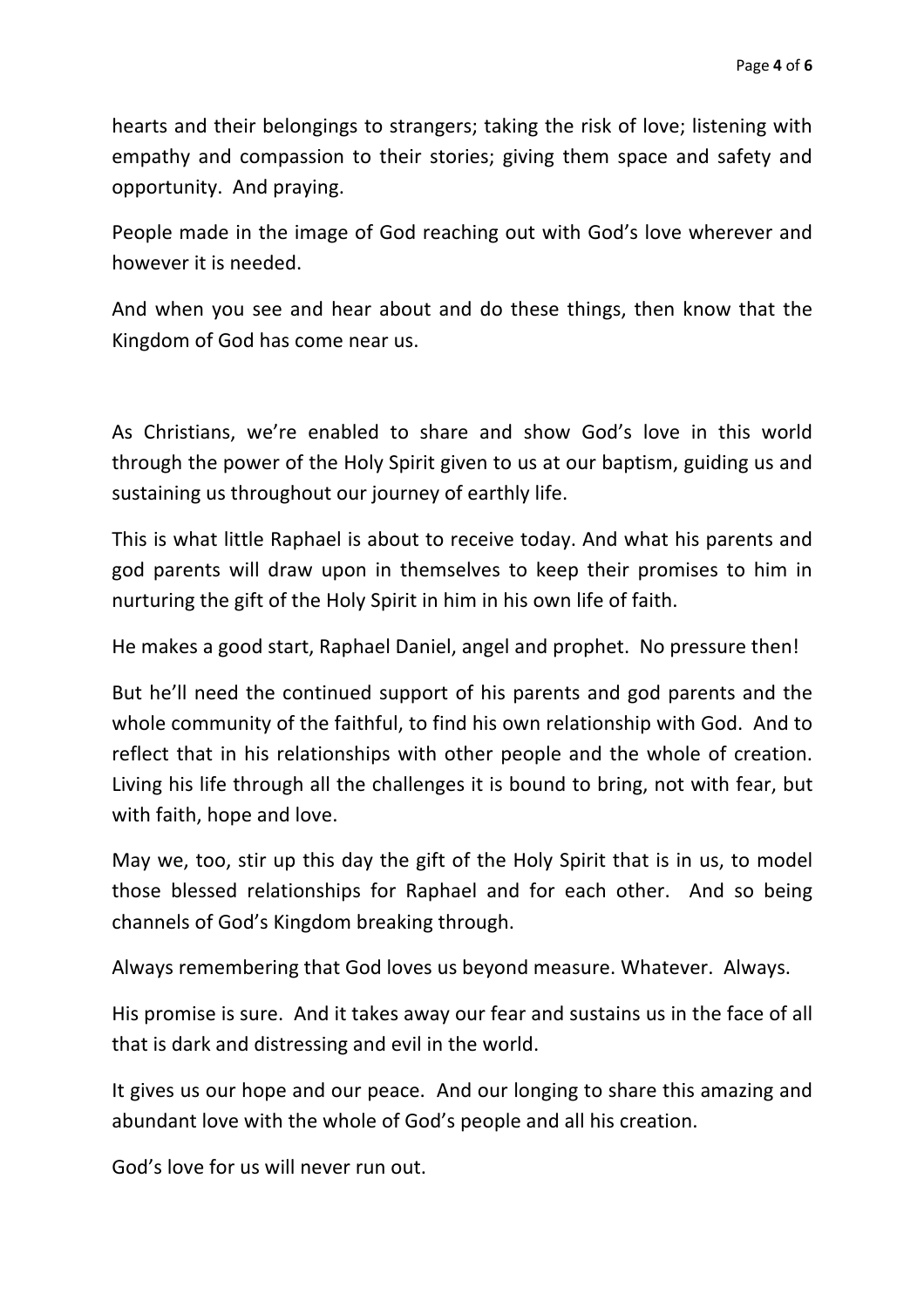May our love for him and for our neighbour run as fully and freely and joyfully all the days of our life. And may He Easter in us. Amen.

## **Readings :**

# **First : Acts 9.36-end**

<sup>36</sup> Now there was at Joppa a disciple named Tabitha, which means Dorcas.<sup>[a]</sup> She was full of good works and acts of charity. **<sup>37</sup>** In those days she fell sick and died; and when they had washed her, they laid her in an upper room. **<sup>38</sup>** Since Lydda was near Joppa, the disciples, hearing that Peter was there, sent two men to him entreating him, "Please come to us without delay." **<sup>39</sup>** So Peter rose and went with them. And when he had come, they took him to the upper room. All the widows stood beside him weeping, and showing tunics and other garments which Dorcas made while she was with them. **<sup>40</sup>** But Peter put them all outside and knelt down and prayed; then turning to the body he said, "Tabitha, rise." And she opened her eyes, and when she saw Peter she sat up. **<sup>41</sup>** And he gave her his hand and lifted her up. Then calling the saints and widows he presented her alive. **<sup>42</sup>** And it became known throughout all Joppa, and many believed in the Lord. **<sup>43</sup>** And he stayed in Joppa for many days with one Simon, a tanner.

## **Second: Revelation 7.9-end**

**<sup>9</sup>** After this I looked, and behold, a great multitude which no man could number, from every nation, from all tribes and peoples and tongues, standing before the throne and before the Lamb, clothed in white robes, with palm branches in their hands, **<sup>10</sup>** and crying out with a loud voice, "Salvation belongs to our God who sits upon the throne, and to the Lamb!" **<sup>11</sup>** And all the angels stood round the throne and round the elders and the four living creatures, and they fell on their faces before the throne and worshiped God, **<sup>12</sup>** saying, "Amen! Blessing and glory and wisdom and thanksgiving and honour and power and might be to our God for ever and ever! Amen."

**<sup>13</sup>** Then one of the elders addressed me, saying, "Who are these, clothed in white robes, and whence have they come?" **<sup>14</sup>** I said to him, "Sir, you know." And he said to me, "These are they who have come out of the great tribulation; they have washed their robes and made them white in the blood of the Lamb.

- **<sup>15</sup>** Therefore are they before the throne of God, and serve him day and night within his temple; and he who sits upon the throne will shelter them with his presence. **<sup>16</sup>** They shall hunger no more, neither thirst any more;
- the sun shall not strike them, nor any scorching heat.
- **<sup>17</sup>** For the Lamb in the midst of the throne will be their shepherd, and he will guide them to springs of living water;

and God will wipe away every tear from their eyes."